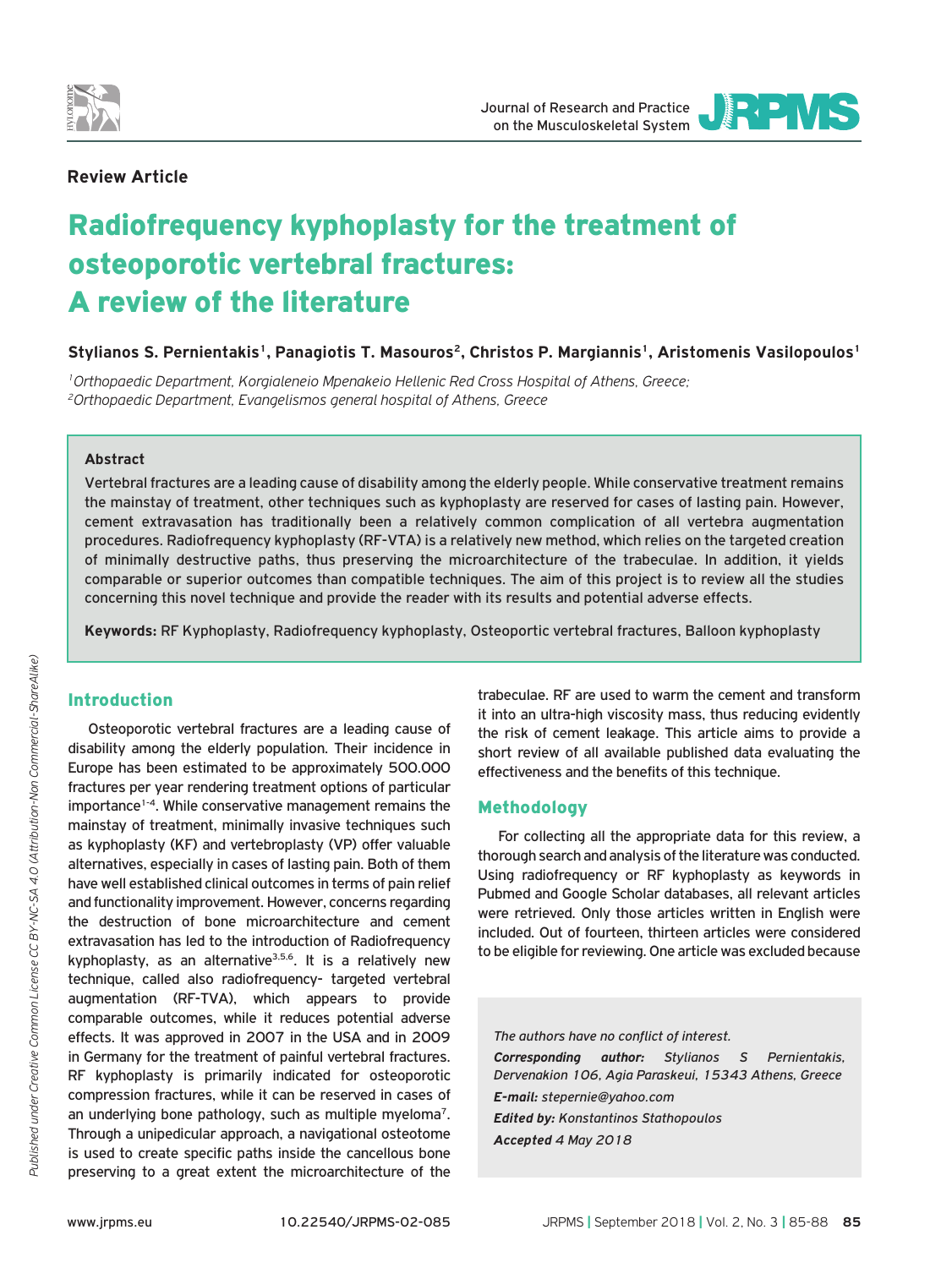it referred to radiofrequency ablation of metastatic lesions, which is out of the scope of our review article. Finally, twelve articles were included: ten articles referring to in vivo studies and two to ex-vivo ones.

## **Results**

## *Ex-vivo studies*

Krüger et al conducted a cadaveric study to assess cement interdigitation and bone-cement interface after vertebral fracture augmentation<sup>8</sup>. This study was the first to evaluate cement interditation on a histological basis. A fresh frozen spine was used to assess these parameters by applying four different methods of augmentation: vertebral stenting, the traditional method of balloon kyphoplasty (BK), shield kyphoplasty and radiofrequency kyphoplasty (RF-VTA). Wedge fractures were created utilizing a material testing device in 13 prepared vertebrae and divided into four groups. Each group was randomized to one of the four augmentation techniques. The scores for the distance between the cement and the bone were higher for balloon kyphoplasty, compared to vertebral stenting, and much higher than these after shield kyphoplasty and radiofrequency kyphoplasty. The differences observed among the several techniques were statistically significant. Consequently, it was observed that the methods, which did not create a void, (RF and shield kyphoplasty) demonstrated significantly better cement interdigitation. The clinical implication of this study lies in the fact, that void-assisted augmentation techniques can lead to early mechanical instability, which may be the reason for persistent pain.

In 2012, Dalton et al conducted an ex-vivo study in order to compare the radiographic and morphologic outcomes of both RF-VTA and traditional BK<sup>9</sup>. Sixteen cadaveric osteoporotic vertebrae were used divided into two groups (RF-kyphoplasty and BK respectively). They were evaluated for cavity restoration, vertebral height, as well as the delivery and the connection of the polymethylmethacrylate to the surrounding trabeculae. According to the results, RF-TVA group demonstrated a better restoration of the vertebral height than BK, though this difference was not statistically significant. Furthermore, BK resulted in more trabecular destruction and less created cavities than RF-TVA. Conclusively, this study reveals the potential clinical utility of RF-TVA as a better method than BK, since it provides a higher restoration of the height and a lower level of trabecular destruction. These results are consistent with those of previous studies<sup>10</sup> as for the vertebral height, while the smaller destruction of trabecules is also being addressed.

#### *In vivo studies*

In 2011, Robertson presented a new system of percutaneous vertebral augmentation, the StabiliT Vertebral Augmentation System<sup>11</sup>. This system was based on radiofrequencies and offered bone cement of high

viscosity, which derives from suitable processing before Radiforequency warming. This offered the possibility of receiving from the osteotome a very high quantity of ultrahigh viscosity cement as opposed to other techniques, such as balloon kyphoplasty and vertebroplasty. The authors suggested the use of a combination of radiofrequencies and kyphoplasty through the new system StabiliT, in order to lead to higher effectiveness<sup>11</sup>. Nonetheless, this system should be further evaluated before being incorporated in the clinical process.

Rollinghoff et al (2012) performed a study in order to assess RF kyphoplasty concerning the restoration of the vertebral height and whether this restoration can lead to a reduction in the patient's pain<sup>10</sup>. The study included 25 patients suffering from painful osteoporotic vertebral fractures, who had already received prior conservative treatment. According to the results of this study, there was a significant reduction in pain at 3 months followup with a tendency for further improvement. The height of the vertebral bodies and the kyphosis angle were also significantly corrected. However, a slight deterioration in the radiological parameters was noted after 3 months without any statistical significance. Asymptomatic leakage was the only complication which was observed only in 2 patients. Overall, it was concluded that RF-VTA leads to faster and continuous improvement of the clinical symptoms and restoration of the vertebral height. Furthermore, slight loss of vertebral height did not strongly correlate with patients' clinical improvement. However, limitations of this study included the relatively small sample size and the fact that the cement distribution had not been addressed by performing a CT-scan.

One year later, Rollinghoff et al (2013) tried to investigate whether a smaller amount of cement can be equally effective applying again radiofrequency kyphoplasty<sup>1</sup>. He conducted a study of 35 patients, and the system used was StabiliT. The main parameters measured were vertebral body height and pain. According to this study's findings, all the patients that went through the conservative treatment, continued to suffer pain, whereas after radiofrequency kyphoplasty, the pain and the kyphosis angle were reduced and the height of the vertebral body was significantly restored. An asymptomatic cement leakage occurred in two cases (4,1%). Additionally, a 5,7% of the sample presented new fractures after their treatment, which were treated successfully again using RF kyphoplasty. Pain relief and vertebral height restoration did not show again any correlation.

Similarly, Georgy (2013) made a retrospective study to compare balloon kyphoplasty and RF-TVA for the restoration of the vertebral compression fractures<sup>12</sup>. The whole sample consisted of 80 patients, from which 45 received RF-TVA and 35 received balloon kyphoplasty. The evaluation of the existence and the location of cement leakage was realized with the use of postoperative radiographs. According to the findings, 12% of the patients treated with BK presented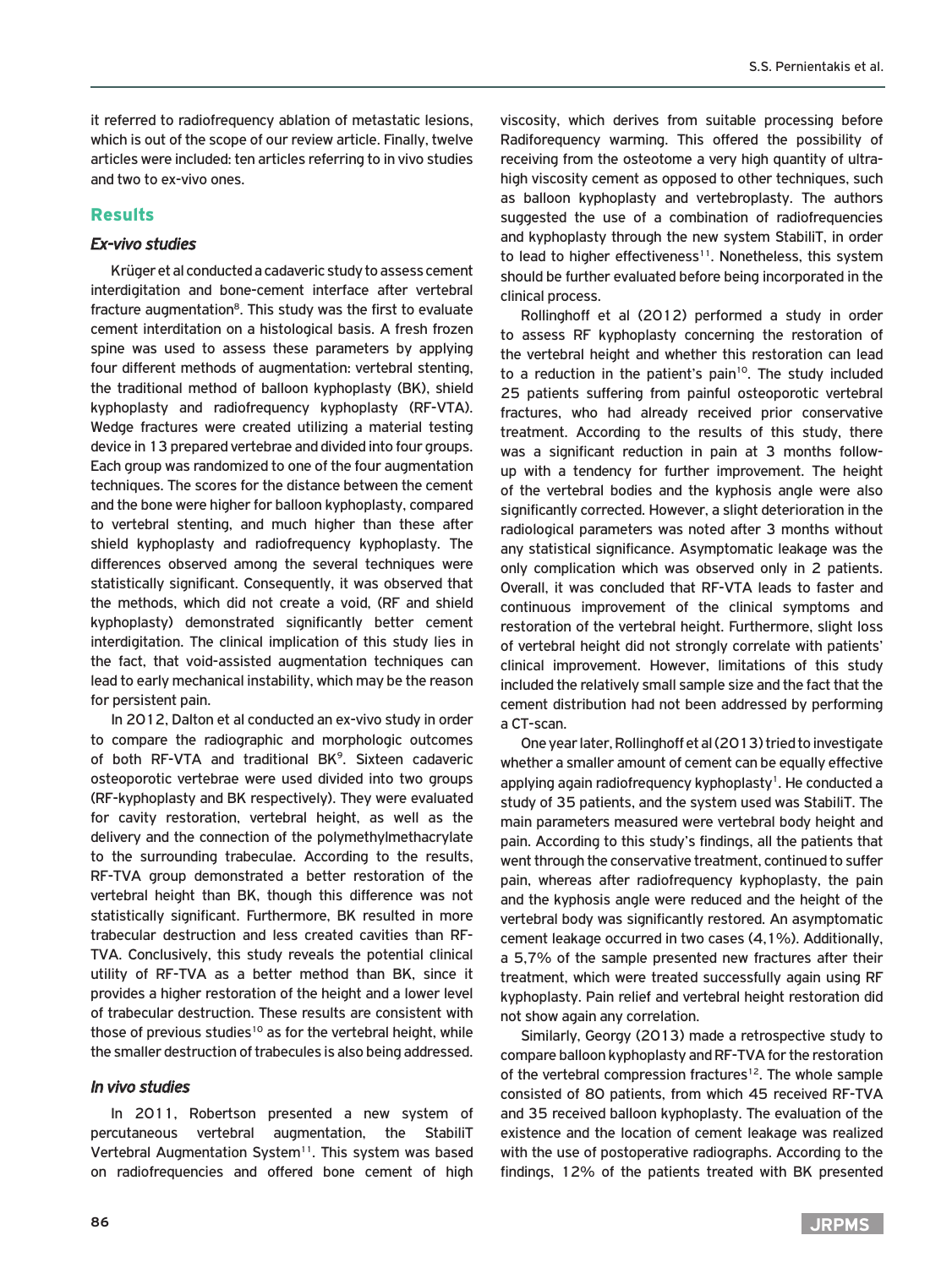cement leakages, while the respective percent of the RF-TVA group was only 5%. In conclusion, the RF-TVA method could lead to about 50% reduction in the cement leakage rate comparatively to BK, fact that can be attributed to the low rate of cement delivery and the controlled rate of delivery of radiofrequency. This study is very important since it confirms the results of previous studies<sup>1,7,9</sup> in a bigger sample of alive people, and, therefore, suggests that RF kyphoplasty is a promising method with low percentage of cement leakage.

Georgy et al, tried to compare the effectiveness of RF kyphoplasty and BK in his study in 2013 in terms of cement extravasation, which is known to be a relatively common complication, when performing augmentation procedures<sup>12</sup>. 49 levels were treated using conventional BK, whereas in 57 cases the RF technique was utilized. The vast majority of the cases were benign benign fractures with only 10 patients, where a malignant etiology was identified. Cement leakage occurred in 50% fewer cases in the RF kyphoplasty compared to BK, with the corresponding rates being approximately 6% and 12% respectively. The authors attributed this fact to both cement properties injection technique.

Three years later, Petersen et al (2016) conducted a study on 80 patients with osteoporotic vertebral fractures in order to compare the methods BK and RF-TVA<sup>11</sup>. The comparisons between the two groups were performed both perioperatively and postoperatively, and after 1 year. This study found a higher improvement in the angle of kyphosis for the RF-TVA group, while the improvement of pain was significant in both groups and no difference was observed. After 1 year, the most patients had no pain. The overall improvement was higher for the patients that received RF-TVA therapy. The authors concluded that RF kyphoplasty had an obvious superiority, when referring at pain at rest Additionally, the duration of the RF- kyphoplasty was shorter and the amount of cement was significantly lower in this technique.. No extravasation of cement occurred in any case. This study, just like the one conducted by Georgy (2013), was based on a bigger sample than previous ones and offered new data for the reduction in pain and the kyphosis angle, parameters that had been studied until then only in smaller samples<sup>1,10,12</sup>.

Ali et al (2016) assessed the safety and the effectiveness of RF-TVA for the treatment of myeloma-associated vertebral fractures<sup>13</sup>. The sample of this study included 87 patients suffering from myeloma and painful vertebral fractures, who received a RF-TVA therapy. The impairment was assessed with ODI (Oswestry - Disability - Index), kyphosis angle, vertebral height and fractures were assessed by x-rays, and pain was assessed by VAS (Visual Analogue Scale). According to the results, pain, vertebral height, kyphosis angle and impairment were significantly reduced after surgery. However, a deterioration of these parameters was noted in the late follow-up period. This could be attributed to the impaired bone structure of myelotic vertebra. As far as the negative effects are concerned, 18% of the patients presented cement leakage, while 10% presented new fractures during the 24 months of follow up. Conclusively, both pain and quality of life were improved irrespective of the midterm deterioration of the radiological parameters. This study focused on the vertebral fractures caused after a myeloma, while it studied four basic parameters (pain, height, kyphosis angle and impairment) in a quite big sample. Though, it is noted that these results, in contrast to previous studies, indicated a relatively higher number of side  $effects<sup>1,10,12</sup>$ .

Bornemann et al (2016a) made a retrospective study in order to assess the result of posterior fixation of vertebral fractures combined with BK or RF-TVA14. The sample consisted of 44 patients, suffering from osteoporotic vertebral fractures. The augmentation of the vertebral body was achieved by either RF-TVA or BK, while a posterior fixation was performed to all patients. The sample was evaluated for vertebral height, kyphosis angle, pain and impairment. Both techniques demonstrated comparable radiological outcomes: The kyphosis angle was significantly corrected in both groups with no statistically important difference at 12 months, while the vertebral height was significantly better in the BK group both at 3 and 12 moths follow-up. However, as far as pain and impairment are concerned, the results were significantly superior in the RF-TVA group. Nevertheless, the percentage of the cement leakage was a relatively higher in the RF-TVA group than the BK one. In any case, the total cement extrusion was within the reported ranges. According to these findings, the authors suggested the RF-TVA is as a more preferable therapeutic choice than BK, since it presents generally better improvement in terms of pain and comparable radiological outcomes with only an insignificantly higher percentage of cement leakage.

During the same year, Bornemann et al (2016b) published another retrospective study with the aim to assess the safety and the effectiveness of the vertebral augmentation through RF-TVA and BK for the treatment of painful vertebral compression fractures<sup>15</sup>. The sample consisted of 192 patients with vertebral fractures, a sample that is the biggest one until today used for the evaluation of Rf kyphoplasty, while the parameters assessed were the vertebral height, the impairment, the pain and the kyphosis angle. The results indicated that the two therapies both improved impairment and pain, while both of them led to a reduction of the kyphotic angle and an increase in the vertebral height. However, these two techniques both led to cement leakage in some cases, with the highest rate corresponding to the balloon kyphoplasty. Thus, RF method seems to be safer due to the smaller percentage of cement leakage and its shorter in duration and easier application<sup>15</sup>.

Last but not least, it is noted that a special group of interest is the elderly patients who suffer from painful osteoporotic vertebral compression fractures and had no progress after the conservative therapy, or even the patients